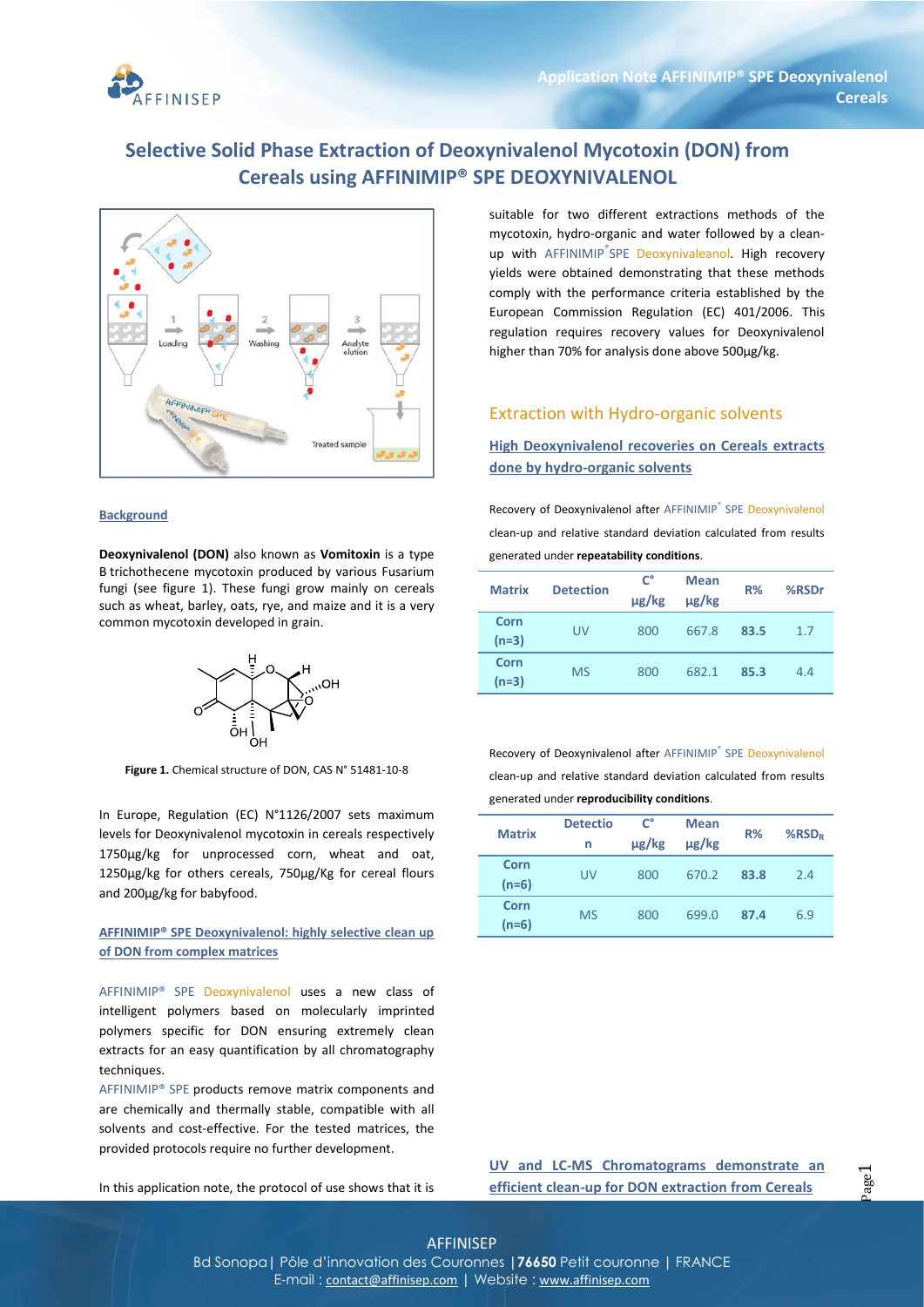



UV chromatograms obtained after HYDRO-ORGANIC extraction of DON from corn and clean-up with AFFINIMIP® SPE Deoxynivalenol:

- black, red and green spiked with DON at 800µg/kg ()
- dark yellow not spiked
- blue, a standard solution of DON at 200ng/mL is prepared by dilution of a 100µg/mL Deoxynivalenol standard solution (reference : REA-DON-1mL) in mobile phase



MS chromatograms obtained after hydro-organic extraction of DON from corn and clean-up with AFFINIMIP® SPE Deoxynivalenol:

- black, red and green spiked with DON at 800µg/kg ()
- dark yellow not spiked
- blue, a standard solution of DON at 200ng/mL is prepared by dilution of a 100µg/mL Deoxynivalenol standard solution (reference : REA-DON-1mL) in mobile phase

# Extraction with Water

# **High Deoxynivalenol recoveries in Cereals extracts with Water extraction**

Recovery of Deoxynivalenol after AFFINIMIP® SPE Deoxynivalenol Clean-up and relative standard deviation calculated from results generated under **repeatability conditions**.

| <b>Matrix</b>           | <b>Detection</b> | $\mathsf{C}^\circ$<br>$\mu$ g/kg | <b>Mean</b><br>$\mu$ g/kg | R%   | %RSDr |
|-------------------------|------------------|----------------------------------|---------------------------|------|-------|
| Corn<br>$(n=3)$         | UV               | 800                              | 623.4                     | 78.0 | 1.4   |
| Corn<br>$(n=3)$         | <b>MS</b>        | 800                              | 642.7                     | 80.3 | 3.4   |
| <b>Wheat</b><br>$(n=3)$ | <b>MS</b>        | 600                              | 540.0                     | 90.0 | 9.8   |

Recovery of Deoxynivalenol after AFFINIMIP® SPE Deoxynivalenol

Clean-up and relative standard deviation calculated from results generated under **reproducibility conditions**.

| <b>Matrix</b>   | <b>Detection</b> | $\mathsf{C}^\circ$<br>$\mu$ g/kg | <b>Mean</b><br>$\mu$ g/kg | R%   | $%$ RSD <sub>R</sub> |
|-----------------|------------------|----------------------------------|---------------------------|------|----------------------|
| Corn<br>$(n=9)$ | UV               | 800                              | 658.7                     | 82.3 | 7.5                  |
| Corn<br>(n=9)   | <b>MS</b>        | 800                              | 659.5                     | 82.4 | 7.8                  |

# **UV and LC-MS Chromatograms demonstrate an efficient clean-up for DON extraction from Cereals**



UV chromatograms obtained after WATER extraction of DON from corn and clean-up with AFFINIMIP® SPE Deoxynivalenol:

- black, red and green spiked with DON at 800µg/kg
- dark yellow not spiked

.

blue, a standard solution of DON at 200ng/mL is prepared by dilution of a 100µg/mL Deoxynivalenol standard solution (reference : REA-DON-1mL) in mobile phase



MS chromatograms obtained after hydro-organic extraction of DON from corn and clean-up with AFFINIMIP® SPE Deoxynivalenol:

- black, red and green spiked with DON at 800µg/kg
- dark yellow not spiked
- blue, a standard solution of DON at 200ng/mL is prepared by dilution of a 100µg/mL Deoxynivalenol standard solution (reference : REA-DON-1mL) in mobile phase

# **Experimental conditions**

*Preparation of cereals with hydro-organic extraction prior* 

Bd Sonopa**|** Pôle d'innovation des Couronnes **|76650** Petit couronne **|** FRANCE E-mail : contact@affinisep.com **|** Website : www.affinisep.com